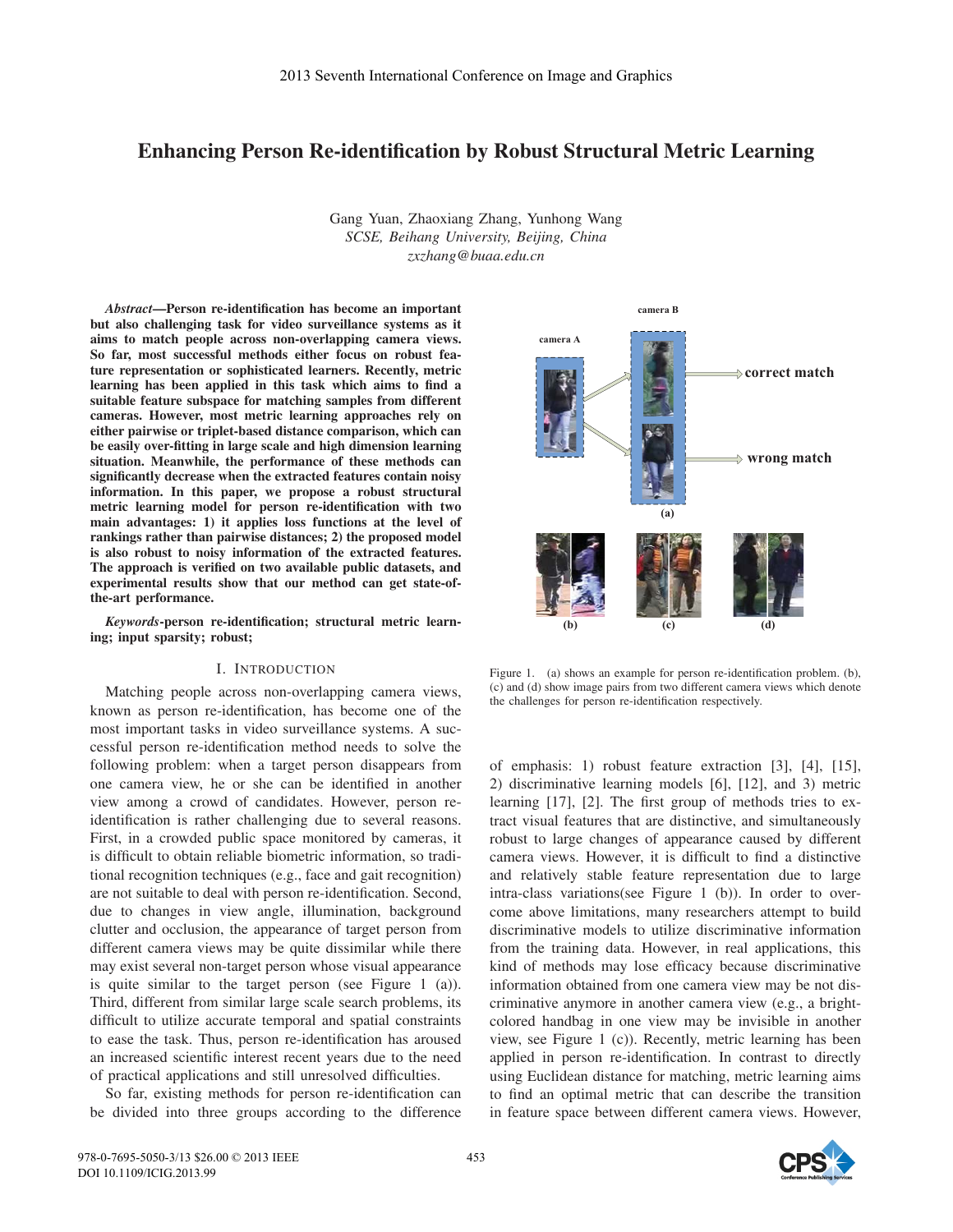most existing metric learning methods [1], [9] use direct or relative distance comparison by sampling pairs or triplets from the training set. This strategy can easily lead to overfitting especially in large scale and high dimension learning situation. Moreover, existing metric learning methods are not robust to noisy information from the extracted features. This may result in obvious effectiveness decrease especially in person re-identification (e.g., features contain much noisy information due to variations of illumination, background clutter and occlusion, see Figure 1 (d)).

In this paper, we build a structural metric learning [10], [11] framework to solve the person re-identification problem. Compared to traditional metric learning approaches, structural metric learning has the following advantages: 1) structural metric learning allow us to apply loss functions at the level of rankings, rather than pairwise distances; 2) the learned metric can be robust to noisy information of features by imposing a group sparsity penalty on the learned metric to promote input sparsity, and a trace penalty to promote output sparsity. Experimental results show that state-of-theart performance can be obtained by formulating person reidentification as a structural metric learning problem.

# II. RELATED WORK

There is a lot of work to solve person re-identification by designing a feature representation that can be both distinctive and robust to large appearance variations caused by changes of camera views. For instance, Gheissari et al. [4] present a novel application of triangulated model fitting to people that can deal with pose variations. Wang et al. [15] divide the image into several regions and capture their color spatial structure by a co-occurrence matrix. Farenzena et al. [3] try to utilize a strategy to extract distinctive and stable features. This strategy is based on the localization of perceptual relevant human parts, driven by asymmetry/symmetry principles.

Besides above approaches, there are also several methods trying to learn a discriminative learning model. For instance, Gray et al. [6] propose to select a subset of local features to match people by boosting. Prosser et al. [12] formulate person re-identification as a ranking problem. The authors use RankSVM to learn a feature subspace that the target person can get the highest rank.

Recent years, metric learning has been applied in this area. Dikmen et al. [2] apply a metric learning framework to obtain a efficient distance metric for large margin nearest neighbor classification. Zheng et al. [17] treat person reidentification as a relative distance comparison problem. The proposed method tries to maximize the probability that a true match pair have smaller distance than a wrong match pair. However, these methods are built on pairwise distances and they don't take the noisy information of features into consideration.

# III. ROBUST STRUCTURAL METRIC LEARNING FOR PERSON RE-IDENTIFICATION

Person re-identification can be formulated as the following metric learning problem: given an image  $x$  of person A  $(x)$ is represented by a feature vector, i.e.  $x \in R^d$ ),  $x'$  is another image of person A,  $x''$  is an image of any other person. We want that the distance between x and  $x'$  is smaller than that between x and x''. So a distance function  $d(\cdot, \cdot)$  should be learned to satisfy  $d(x, x') < d(x, x'')$ . One popular approach for metric learning is to learn a Mahalanobis distance metric:

$$
d_M(x, x') = (x - x')^T M (x - x')
$$
 (1)

M is a positive semi-definite matrix, i.e.,  $M \succeq 0$ . Once a distance metric M has been learned, we can use nearest neighbor search to identify the target person by calculating the distances between probe image(i.e., target person from one camera view) and gallery images(i.e., all the candidates from another camera view).

#### *A. Structural Metric Learning*

Before we introduce structural metric learning, some preliminary definitions need to be made: Let  $\mathbb{S}^d$  and  $\mathbb{S}^d_+$ denote the sets of  $d \times d$ , real-valued, symmetric and positive semi-definite matrices. For matrices  $A$  and  $B$ , the Frobenius inner product is denoted by  $\langle A, B \rangle_F := \sum_{i,j} A_{ij} B_{ij}$ , and is normed by  $||A||_F := \sqrt{\langle A, A \rangle_F}$ .

Structural metric learning is based on structural SVM [14] and aims to optimize  $M \in \mathbb{S}^d_+$  to minimize a ranking loss function  $\Delta : \mathcal{Y} \times \mathcal{Y} \to \mathbb{R}_+$  over permutations  $\mathcal{Y}$  induced by distance, which can be selected according to different ranking measures.

In general, Structural metric learning can be expressed as the following convex optimization problem:

$$
\min_{M \in \mathbb{S}_+^d} tr(M) + \frac{C}{n} \sum_{q \in \mathcal{X}} \xi_q
$$
  
s.t.  $\forall q \in \mathcal{X}, y \in \mathcal{Y}$ :  

$$
\langle M, \psi(q, y_q) - \psi(q, y) \rangle_F \ge \Delta(y_q, y) - \xi_q
$$
 (2)

here,  $\mathcal{X} \subset \mathbb{R}^d$  denotes the whole training set of n data points;  $Y$  is the set of all permutations over  $X$ ;  $C > 0$  is a slack trade-off parameter;  $\psi : \mathbb{R}^d \times \mathcal{Y} \to \mathbb{S}^d$  denotes a feature map which encodes an input-output pair $(q, y)$ ;  $\Delta(y_q, y) \in [0, 1]$ is a desired margin indicating the similarity between two rankings, i.e., loss incurred for predicting a ranking y rather than the ground truth ranking  $y_q$ . The feature map  $\psi$  [7] is designed to make sure  $\langle M, \psi(q, y) \rangle_F$  is large when the ranking of  $X$  induced by distance from  $q$  agrees with  $y$ , and small otherwise. For a query  $q \in \mathbb{R}^d$ ,  $\mathcal{X}_q^+ \subseteq \mathcal{X}$  denotes the relevant set of q, and  $\mathcal{X}_q^- \subseteq \mathcal{X}$  denotes the irrelevant set.  $\psi$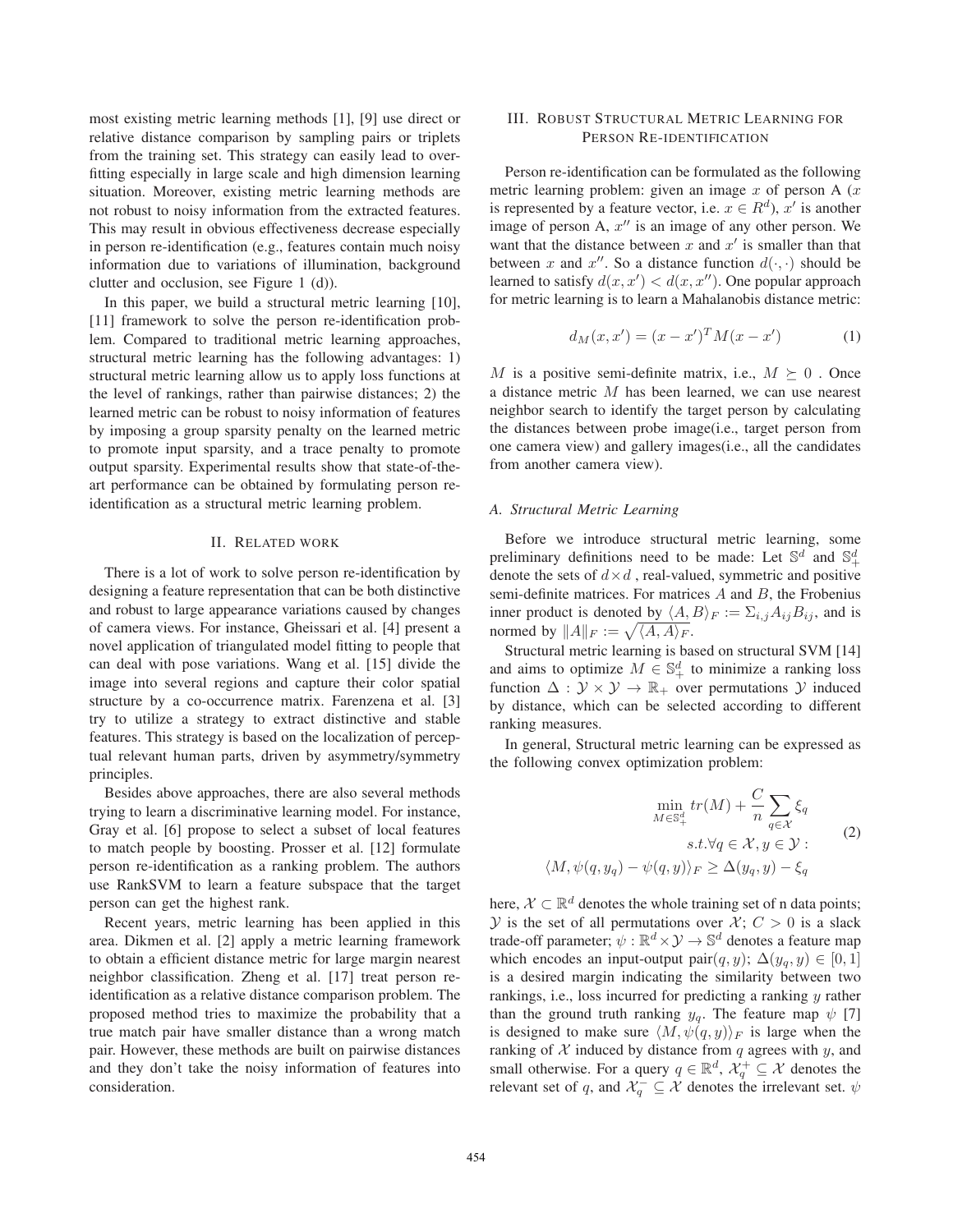is called partial order feature, and defined by

$$
\psi(q, y) := \sum_{i \in \mathcal{X}_q^+} \sum_{j \in \mathcal{X}_q^-} y_{ij} \frac{\phi(q, x_i) - \phi(q, x_j)}{|\mathcal{X}_q^+| \cdot |\mathcal{X}_q^-|}
$$

$$
\phi(q, x) := -(q - x)(q - x)^T,
$$
(3)
$$
y_{ij} := \begin{cases} +1 & \text{if } i \prec_y j \\ -1 & \text{otherwise} \end{cases}
$$

and  $\phi(q, i)$  is a feature map which encodes the relationship between a query  $q$  and a data point  $i$ . The regularization term  $tr(M)$  in (2) is used as a convex surrogate for  $rank(M)$  to promote sparsity and low-rank solutions. However, the objective function ignores the off-diagonal elements of  $M$ , so it can't necessarily promote input sparsity, and performance can be influenced by noisy information of features.

## *B. Robust Structural Metric Learning*

As mentioned in the introduction section, for person re-identification problem, the extracted low-level features may contain much noise due to background, occlusion and variation of illumination. So we want the learning algorithm to provide a distance metric M which only relies on informative features. Furthermore, if some input dimension  $i$  is non-informative, then the corresponding rows and columns of M should suppress the effectiveness of feature, i.e.,  $M_i = M_{i} = 0$ . However, it is not reasonable to enforce sparsity for rows corresponding to informative features, as the ability of the learning algorithm to exploit correlation between informative features will be limited and output sparsity will not be promoted. This suggests that we can make a natural row (or column) grouping of the entries of M when enforcing sparsity. As a result, rows corresponding to informative features may be dense, and sparsity is still enforced over rows to avoid relying upon too many features.

As in the group lasso, row-sparsity can be promoted by mixed-norm regularization [16]:

$$
||M||_{2,1} := \sum_{i=1}^{d} ||M_{i\cdot}||_{2}
$$
 (4)

so the robust structural metric learning formulation is finally defined by

$$
\min_{M \in \mathbb{S}_+^d} tr(M) + \lambda \|M\|_{2,1} + \frac{C}{n} \sum_{q \in \mathcal{X}} \xi_q
$$
  
s.t.  $\forall q \in \mathcal{X}, y \in \mathcal{Y}$ :  

$$
\langle M, \psi(q, y_q) - \psi(q, y) \rangle_F \ge \Delta(y_q, y) - \xi_q
$$
 (5)

The robust structural metric learning balances the trade-off between input and output sparsity through a hyper-parameter  $\lambda > 0$  which can be tuned by cross-validation.

The general optimization procedure is listed as Algorithm 1. In order to make compactness, we define

$$
\delta\psi(q, y^*, y) = \psi(q, y^*) - \psi(q, y) \tag{6}
$$

Algorithm 1 Robust Structural Metric Learning for Person Re-identification

**Input:** data  $\mathcal{X}$  (*n* data points), ground truth rankings  $y_1^*, \cdots, y_n^*$ , slack trade-off  $C > 0$ , hyper-parameter  $\lambda >$ 0, accuracy threshold  $\epsilon > 0$ 

**Output:** metric  $M \succeq 0$ , slack variable  $\varepsilon \geq 0$ 

- 1:  $C \leftarrow \varnothing$
- 2: repeat
- 3: Solve for the optimal metric and slack:  $(M, \varepsilon) \leftarrow \operatorname{argmin}_{M, \varepsilon} f(M, \varepsilon) = tr(M) +$  $\lambda ||M||_{2,1} + C\varepsilon$ s.t.  $M \succeq 0, \varepsilon \geq 0$  $\forall (y_1, y_2, \cdots, y_n) \in \mathcal{C}$ :  $\frac{1}{n}\sum_{i=1}^{n} \langle M, \delta \psi(q_i, y_i^*, y_i) \rangle_F \geq \frac{1}{n}\sum_{i=1}^{n} \Delta(y_i^*, y_i) - \varepsilon$
- 4: for  $i = 1$  to n do
- 5:  $y_i \leftarrow argmax_{y \in \mathcal{Y}} \Delta(y_i^*, y) + \langle M, \psi(q_i, y) \rangle_F$
- 6: end for
- 7:  $\mathcal{C} \leftarrow \mathcal{C} \cup (y_1, \cdots, y_n)$
- 8: **until**  $\frac{1}{n} \sum_{i=1}^{n} \Delta(y_i^*, y_i) \langle M, \delta \psi(q_i, y_i^*, y_i) \rangle_F \leq \varepsilon + \epsilon$

Note that  $|\mathcal{Y}|$  (number of constraints in (5)) is superexponential in the size of the training set, this makes the optimization procedure unpractical with current techniques. Here, we can use 1-Slack margin-rescaling cutting-plane algorithm [8] to make the optimization process feasible. The algorithm tries to alternate between optimizing the metric  $M$ , and updating the constraint set  $C$  with a new batch of rankings  $(y_1, y_2, \dots, y_n)$ , which is most violated by the resulting  $M$ . The optimization process will terminate when the most-violated constraint is satisfied ( $\epsilon$  defines). The implementation of step  $(3)$  for finding the optimal M in each iteration can be realized through a gradient decent solver. After each gradient step, the updated  $M$  is projected back onto  $\mathbb{S}^d_+$  by spectral decomposition. However, it can be computationally expensive when projecting M back onto  $\mathbb{S}^d_+$ after each gradient step. So the alternating direction method of multipliers (ADMM) has been proposed to make the optimization process more efficient. Due to space limitation, we would not show the completely optimization process, details can be found in [10].

## IV. EXPERIMENTS

#### *A. Datasets*

We evaluate our method on two available public datasets: the VIPeR dataset [5] and the ETHZ dataset [13]. The VIPeR dataset contains 632 pairs of images taken from two camera views(i.e., each person has 2 images). This dataset is challenging due to large variations in viewpoint, illumination and pose, but with less occlusion. The ETHZ dataset contains several video sequences of urban scenes captured by moving cameras which is originally designed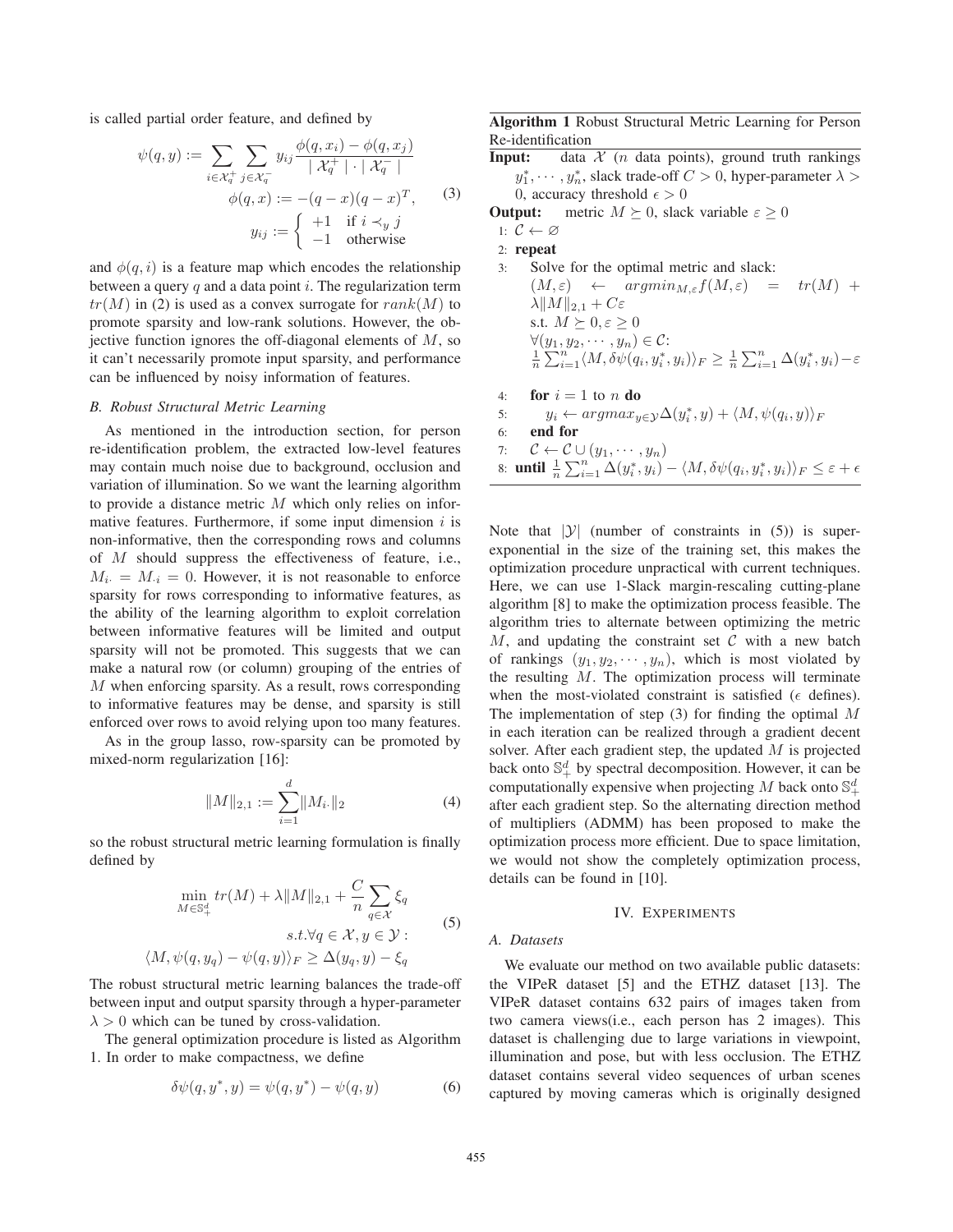

Figure 2. Performance comparison using CMC curves on VIPeR dataset

Table I TOP RANKED MATCHING RATE  $(\%)$  ON VIPER DATASET. p IS THE NUMBER OF PERSON IN THE TESTING SET; r IS THE RANK.

| Methods     | $p=316$ |         |        |        | $p=432$ |       |        |        |
|-------------|---------|---------|--------|--------|---------|-------|--------|--------|
|             | $r=1$   | $r = 5$ | $r=10$ | $r=20$ | $r=1$   | $r=5$ | $r=10$ | $r=20$ |
| Proposed    | 19.1    | 46.9    | 60.8   | 78.2   | 14.2    | 39.9  | 52.1   | 65.6   |
| <b>PRDC</b> | 15.6    | 38.4    | 53.8   | 70.1   | 12.6    | 31.9  | 44.3   | 59.9   |
| <b>LMNN</b> | 6.2     | 19.6    | 32.6   | 52.3   | 5.1     | 13.1  | 20.3   | 33.9   |
| ITML        | 11.6    | 31.4    | 45.8   | 63.9   | 8.4     | 24.5  | 36.8   | 52.3   |
| $L1$ -norm  | 4.2     | 11.6    | 16.5   | 22.4   | 3.8     | 9.8   | 13.9   | 19.4   |



Figure 3. Performance comparison using CMC curves on ETHZ dataset

for pedestrian tracking. Later Schwartz and Davis [13] extract images of a set of people from the video sequences to build a new dataset for person re-identification. This dataset contains 3 video sequences, 146 people and 8555 images in total. Sequence 1 contains 83 persons (4857 images), sequence 2 contains 35 persons (1961 images), and sequence 3 contains 28 persons (1762 images). This dataset contains large illumination changes and occlusion but with less viewpoint changes, as the images for one person are captured by a single moving camera. As two datasets have different characteristic, it is suitable to use them to evaluate a person re-identification method.

# *B. Feature Representation*

Color and texture features has been proved to be effective for person re-identification. In order to compare with other state-of-the-art methods, the feature representation is same to that used in [17], [12]. This feature representation contains color features (RGB, YCbCr, HSV) and texture features (Schmidt and Gabor filters), and all these are put together to form a feature vector of 2784 dimensions. Note that all these features are low-level and widely used, so this representation is both generic and representative.

#### *C. Experiment Setup*

For robust structural metric learning, the loss function  $\Delta$ are fixed to mean average precision (MAP), and trade-off C is varied over  $\{1, 10, \dots, 10^5\}$ , and the hyper-parameter  $\lambda$ is chosen from  $\{10^{-2}, 10^{-1}, 1\}$ , and the accuracy parameter  $\epsilon$  is set as 10<sup>-5</sup>.

The setting for VIPeR dataset is similar to [17], we random select  $p$  people of images for testing and the rest for training. The test images are divided into a gallery set and a probe set. The gallery set consists of one image for each person, and the remaining images form the probe set. In this setting, larger  $p$  means smaller training set. For ETHZ dataset, we randomly select 5 images for each person and use half of the people of images for training and the rest for testing. All the experiment procedure is repeated 10 times and the average results are reported.

For evaluation, we use the average cumulative match characteristic (CMC) curves to show the ranked matching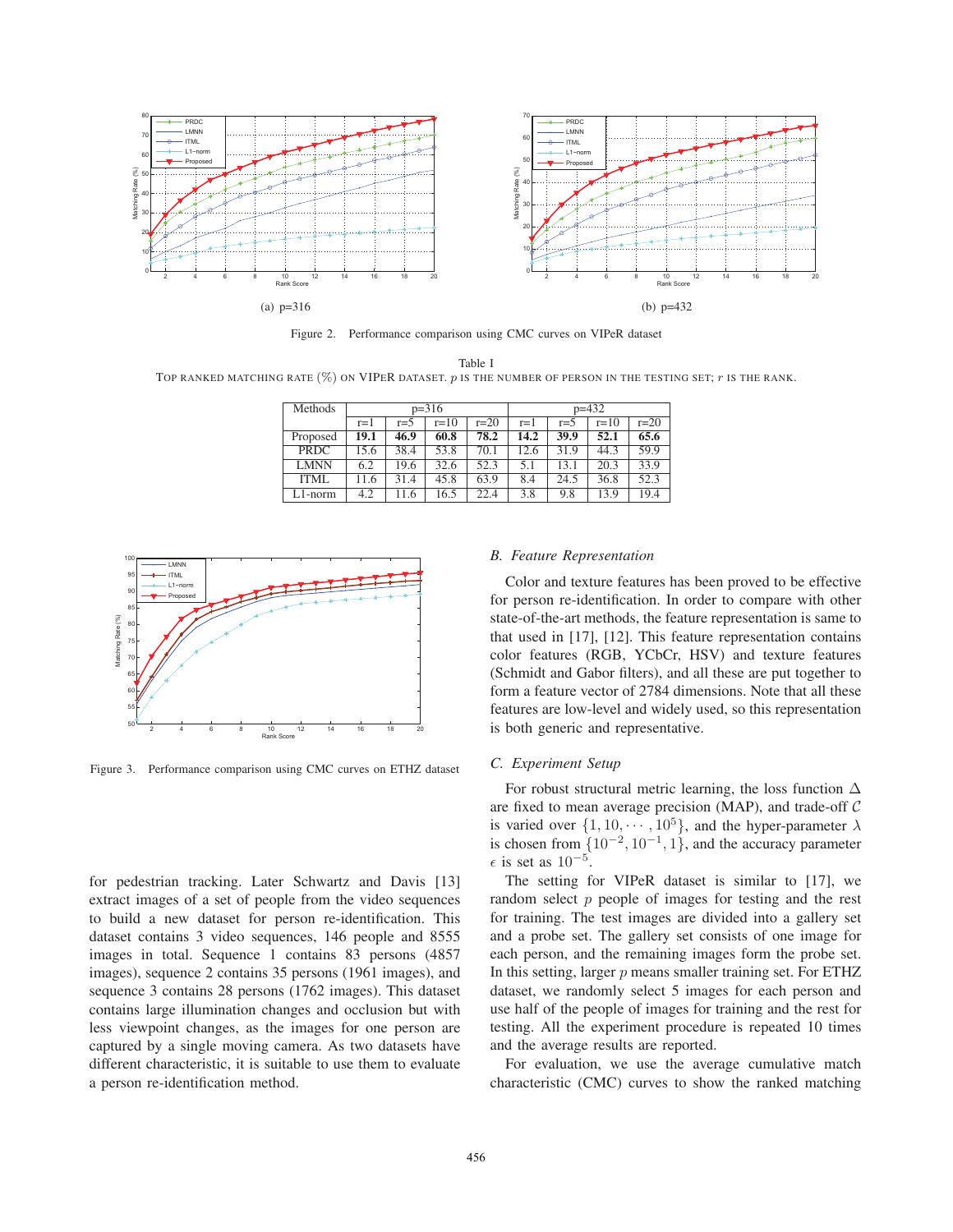rates which is widely used in person re-identification. A rank r matching rate indicates the percentage of the probe images with correct matches found in the top  $r$  ranks against the  $p$  gallery images. Rank 1 matching rate is actually the correct matching rate. Note that in practice, although a high rank 1 matching rate is critical, it is also important to get the top  $r$  ranked matching rate with a relatively small  $r$ value because the top matched images can be verified using temporal reasoning or human operator.

# *D. Experimental Results on VIPeR Dataset*

We compare our model with the following methods: LMNN [9], ITML [1] and PRDC [17]. Here, we also report the results of L1-norm as a baseline. LMNN and ITML are both state-of-the-art metric learning methods which have been proved effective in many application areas. PRDC is a metric learning method specially designed for person reidentification which aims to maximise the probability of a pair of true match having a smaller distance than that of a wrong match pair. This makes PRDC less over-fitting than other metric learning methods for person re-identification task.

Experimental results on VIPeR dataset (see Figure 2) clearly show that our model can significantly outperform other methods in all ranks. This infer that it is more efficient to optimize a ranking list than directly utilizing a pairwise distance comparison. Besides, as our model can ensure input and output sparsity, this infer that noisy information removal can also benefit our model as the extracted low-level features may contain some noisy information. As PRDC is claimed to particularly effective when a training set is small, we also implement our method in a smaller size  $(p = 432)$ of training set. A more specific experimental results (see Table 1) show the robustness of our model as it can still outperform other methods. Our model can still get state-ofthe-art performance even if there are less training samples. This infer that our model is also robust to the under-sampling of data .

#### *E. Experimental Results on ETHZ Dataset*

For ETHZ dataset, as the implementation of PRDC is not available, we just compare our model with LMNN and ITML, and also make the results of L1-norm as a baseline. As mentioned above, all the person images are captured from a single moving camera which may not reflect the practical situation, so there are less viewpoint changes in this dataset. The effectiveness of metric learning may decrease as it aims to capture the transitions in inter-camera feature space. However, experimental results (see Figure 3) show that our model can still outperform other metric learning methods and state-of-the-art performance can be obtained. As the proposed model optimizes the loss function at the level of rankings, this infers that it can take full advantage of multiple images for one person. Besides, the robustness to noisy features also benefits our model in another way.

# V. CONCLUSION

In this paper, we proposed a novel structural metric learning framework to tackle person re-identification. Our model aims to learn an optimal distance metric by applying loss function at the level of rankings, rather than pairwise distances. Meanwhile, our model is also robust to noisy information of the extracted features, and this is realized by promoting both input and output sparsity. Experimental results clearly show that our method can outperform both stateof-the-art metric learning methods and methods specially designed for person re-identification. It is also demonstrated that our method can still get state-of-the-art performance even if the size of the training set is small and this infers the robustness of our model to under-sampling of data.

# VI. ACKNOWLEDGEMENT

This work is funded by the National Basic Research Program of China (No. 2010CB327902), the National Natural Science Foundation of China (No. 61005016), the Open Projects Program of National Laboratory of Pattern Recognition, and the Fundamental Research Funds for the Central Universities.

#### **REFERENCES**

- [1] J. Davis, B. Kulis, P. Jain, S. Sra, and I. Dhillon. Information theoretic metric learning. *In ICML*, 2007.
- [2] M. Dikmen, E. Akbas, T. S. Huang, and N. Ahuja. Pedestrian recognition with a learned metric. *In ACCV*, 2010.
- [3] M. Farenzena, L. Bazzan, A. Perina, and M. Cristani. Person re-identification by symmetry-driven accumulation of local features. *In CVPR*, 2010.
- [4] N. Gheissari, T. Sebastian, and R. Hartley. Person reidentification using spatiotemporal appearance. *In CVPR*, 2006.
- [5] D. Gray, S. Brennan, and H. Tao. Evaluating appearance models for recognition, reacquisition, and tracking. *In IEEE International workshop on performance evaluation of tracking and surveillance*, 2007.
- [6] D. Gray and H. Tao. Viewpoint invariant pedestrian recognition with an ensemble of localized features. *In ECCV*, 2008.
- [7] T. Joachims. A support vector method for multivariate performance measures. *In ICML*, 2005.
- [8] T. Joachims, T. Finley, and C.-N. J. Yu. Cutting-plane training of structural svms. *Machine Learning*, 77(1):27–59, 2009.
- [9] K.Weinberger, J. Blitzer, and L. Saul. Distance metric learning for large margin nearest neighbor classification. *In NIPS*, 2006.
- [10] D. K. H. Lim, B. McFee, and G. Lanckriet. Robust structural metric learning. *In ICML*, 2013.
- [11] B. McFee and G. Lanckriet. Metric learning to rank. *In ICML*, 2010.
- [12] B. Prosser, W.-S. Zheng, S. Gong, and T. Xiang. Person reidentification by support vector ranking. *In BMVC*, 2010.
- $[13]$  W. Schwartz and L. Davis. appearance-based models using partial least squares. *In Brazilian Symposium on Computer Graphics and Image Processing*, 2009.